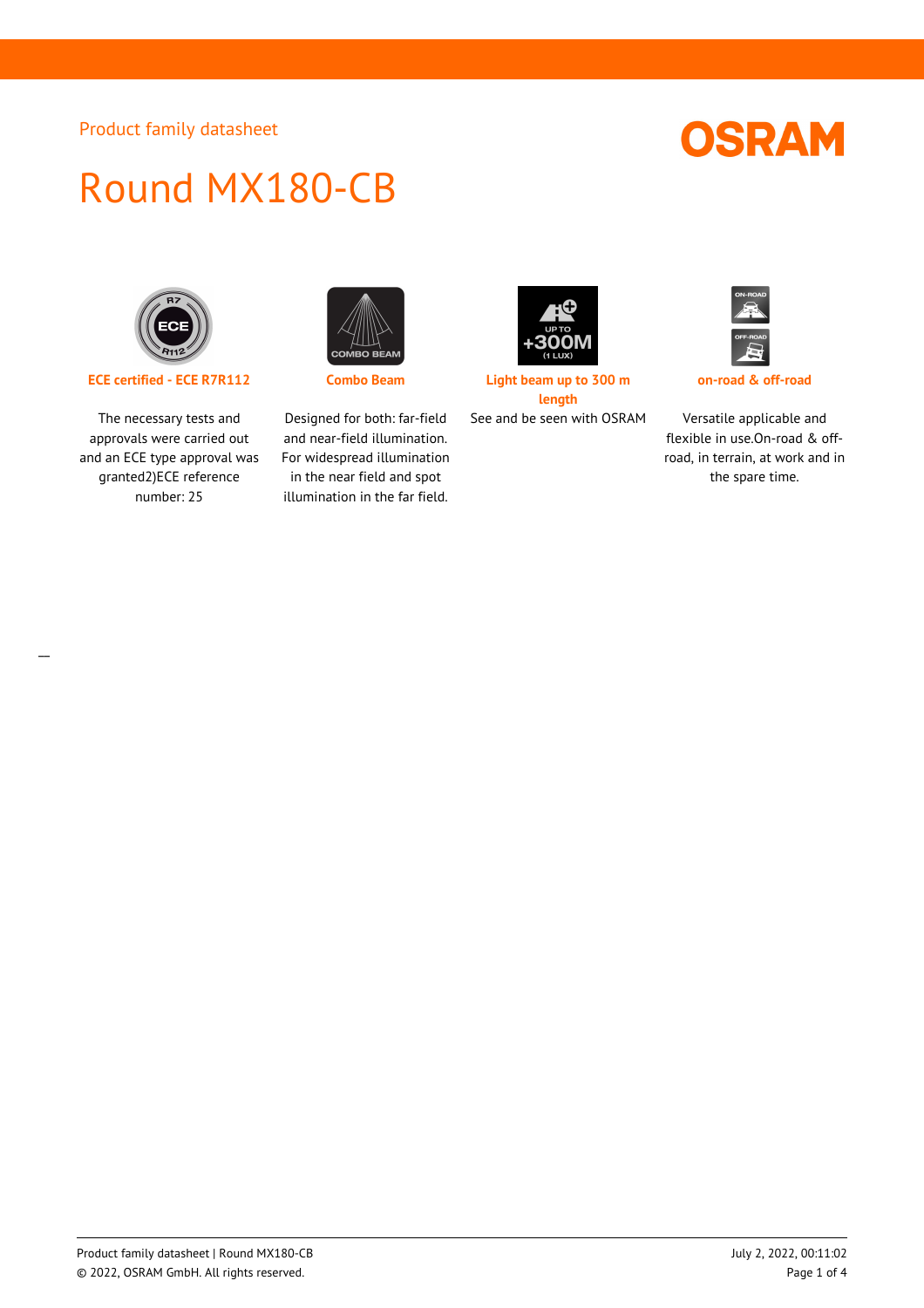

### Bringing light to life with OSRAM LEDriving driving and working lights

Considerable foresight on dark country roads, forest paths, off the beaten tracks, off-road and on-road- this can be achieved with the OSRAM LEDriving Round MX180-CB. With its 12 powerful, high-performance long-life LEDs, the OSRAM LEDriving Round MX180-CB has a range of up to 300 meters and thus offers the driver impressive foresight on-road and off-road. Even in dim light and reduced visibility due to external environmental influences, the OSRAM LEDriving Round MX180-CB with up to 6000 Kelvin can provide conditions similar to daylight. The power package with up to 3000 lumens of luminosity scores with highest optical efficiency and homogeneous light distribution. This results in the possibility of an improved view for you and the improved visibility of your vehicle by other road users, and consequently also increased safety on-road and off-road.Whether on-road or off-road – The OSRAM LEDriving Round MX180-CB impresses with its powerful performance and a long service life with up to 5000 hours. Versatile applicable, it defies numerous environmental influences and, thanks to high-quality materials such as the aluminum housing and the stable polycarbonate lens, it is particularly light and at the same time robust and resistant. The OSRAM LEDriving Round MX180-CB has been tested and validated with the IP-Protection Class IP69K in our DIN certified environmental simulation laboratory for extreme external influences regarding water, dust, impacts, heat, cold and permanent vibration. The integrated driver and the thermal management system regulate the temperature of the OSRAM LEDriving Round MX180-CB and can thus prevent damage from overheating. The polarity protection inhibits the wrong polarity of the voltage supply and can thus prevent possible damage by automatically switching off the LEDs. Onroad and off-road, the OSRAM LEDriving Round MX180-CB is an effective and efficient addition to your vehicle. No registration or entry in the vehicle documents is necessary for these ECE-certified LED driving lights2).ECE reference number: 25The OSRAM LEDriving Round MX180-CB can be attached to cars, trucks, agricultural machinery, farm machinery, commercial vehicles, construction vehicles, caravans, off-road vehicles and quads2).The OSRAM LEDriving Round MX180-CB is versatile applicable and flexible in use.2) OSRAM LEDriving Driving Lights are approved according to ECE regulations and may therefore be installed and operated on public roads. Please note: Special installation regulations apply. In addition to ECE approval of the product, individual special requirements and legislation of the countries must be observed.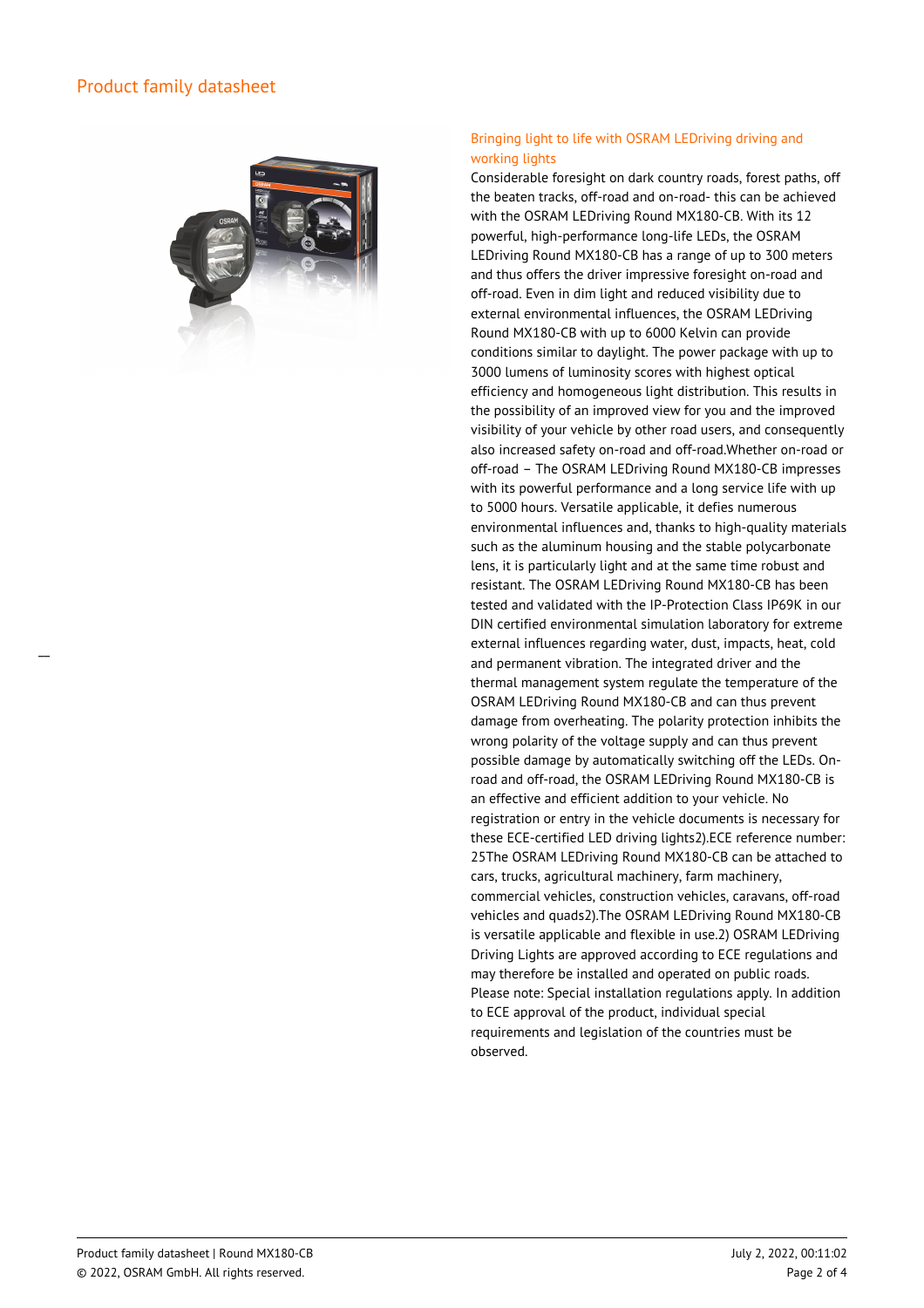## Technical data

|                            | <b>Product information</b>             |                                                                                      |                   | <b>Electrical data</b>    |                            |                                                                         |                                             | Photomet<br>rical data |  |
|----------------------------|----------------------------------------|--------------------------------------------------------------------------------------|-------------------|---------------------------|----------------------------|-------------------------------------------------------------------------|---------------------------------------------|------------------------|--|
| <b>Product description</b> | Order<br>reference                     | <b>Application (Category</b><br>and Product specific)                                |                   | <b>Nominal</b><br>voltage |                            | <b>Nominal</b><br>wattage                                               | <b>Test</b><br>voltage                      | Luminous<br>flux       |  |
| 1)<br>Round MX180-CB       | LEDDL111-<br>CB                        | 3000 lm<br>Additional high beam<br>12/24 V<br>39/1 W<br>13.5 V<br>and position light |                   |                           |                            |                                                                         |                                             |                        |  |
|                            | <b>LED</b> module<br>information       | Lifespan<br><b>Capabilities</b>                                                      |                   | Certificates & standards  |                            |                                                                         |                                             |                        |  |
| <b>Product description</b> | Number of<br><b>LEDs</b> per<br>module | Lifespan<br>Tc                                                                       | <b>Technology</b> |                           | <b>Standards</b>           |                                                                         | Approval marks -<br>approval                |                        |  |
| 1)<br>Round MX180-CB       | 6/12                                   | 5000 h                                                                               | LED <sup>2</sup>  |                           | ECE R10, R112, R7          |                                                                         |                                             | E4 approval            |  |
|                            |                                        | Logistical data                                                                      |                   |                           |                            | <b>Environmental information</b><br>Information according Art. 33 of EU | Regulation (EC) 1907/2006 (REACh)           |                        |  |
| <b>Product description</b> | Type of<br>protection                  | <b>Commodity code</b>                                                                |                   |                           | <b>Date of Declaration</b> |                                                                         | <b>Primary Article</b><br><b>Identifier</b> |                        |  |
| 1)<br>Round MX180-CB       | IP69K                                  | 851220009000                                                                         |                   |                           | 08-06-2022                 |                                                                         | 4062172153973                               |                        |  |

| <b>Product description</b> | Candidate List<br>Substance 1 | <b>CAS No. of substance</b> | Safe Use Instruction                                                                                              | Declaration No. in<br><b>SCIP database</b>   |
|----------------------------|-------------------------------|-----------------------------|-------------------------------------------------------------------------------------------------------------------|----------------------------------------------|
| Round MX180-CB $1$         | Lead                          | 7439-92-1                   | The identification of<br>the Candidate List<br>substance is<br>sufficient to allow<br>safe use of the<br>article. | 17368895-0f5a-<br>42b9-bb64-<br>0da6f503fd11 |

1) Beam Pattern: Combo

 $\overline{a}$ 

2) Light-emitting diode application